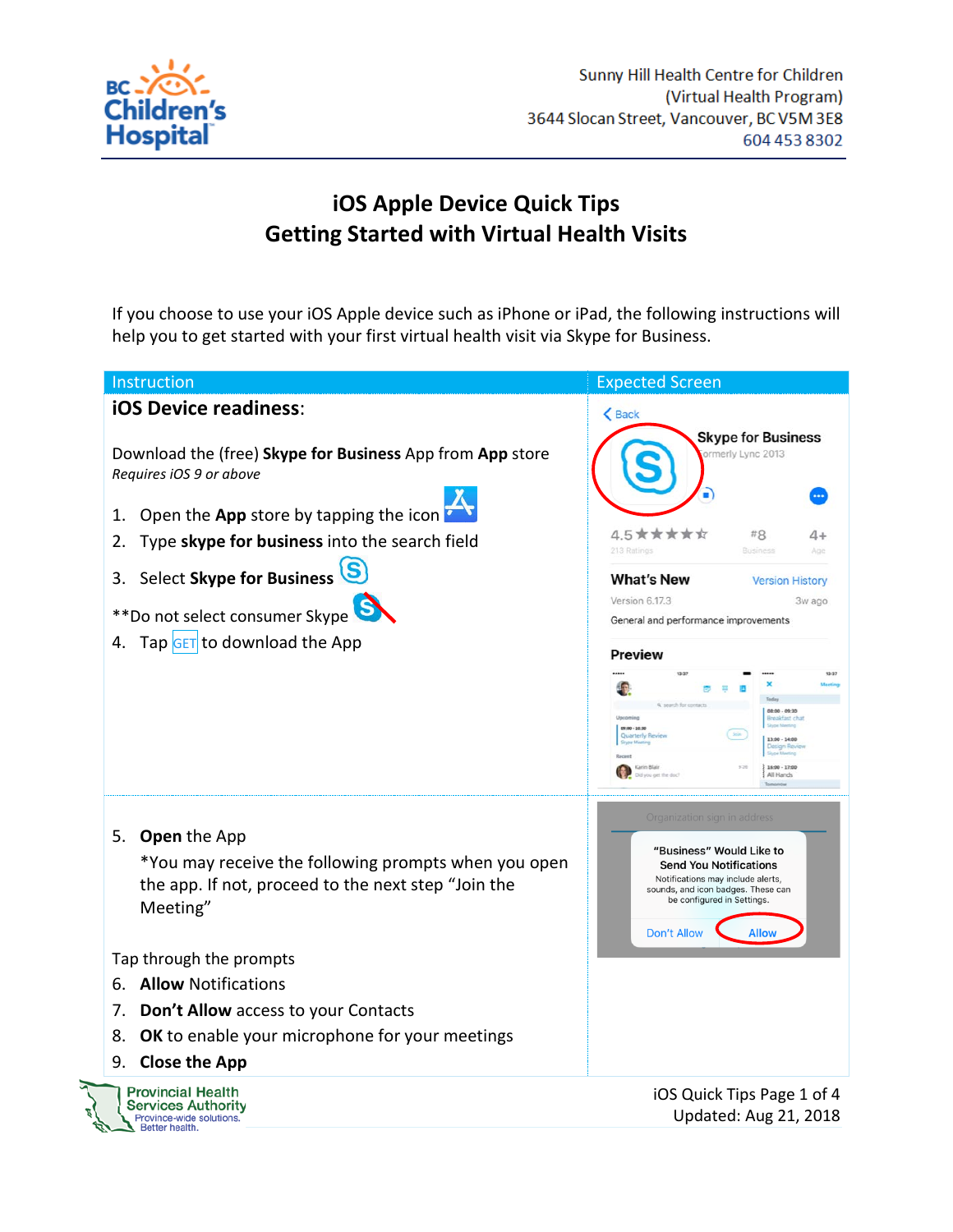

| Instruction                                                         | <b>Expected Screen</b>                                                                                                                                                     |
|---------------------------------------------------------------------|----------------------------------------------------------------------------------------------------------------------------------------------------------------------------|
|                                                                     | "Business" Would Like to<br><b>Access the Microphone</b><br>To be heard during calls, we'll need<br>access to your microphone.<br><b>Don't Allow</b><br>OK<br>Sign-in neip |
| Join the Meeting:                                                   | Today at 1 AM (1h 30m)<br>$\bullet$<br>No Conflicts                                                                                                                        |
| Open e-mail invitation<br>1.                                        |                                                                                                                                                                            |
| Tap Join Skype Meeting<br>2.                                        | à Join Skype Meeting<br>Trouble Joining? Try Skype Web App                                                                                                                 |
| A browser launches                                                  |                                                                                                                                                                            |
| Tap Open to open the meeting<br>3.<br><b>Tap Join Meeting</b><br>4. | Connecting<br>Open this page in "Business"?<br>Open<br>Cancel                                                                                                              |
|                                                                     | Welcome to Skype for Business, the app<br>formerly known as Lync.<br>Sign In<br><b>Join Meeting</b>                                                                        |

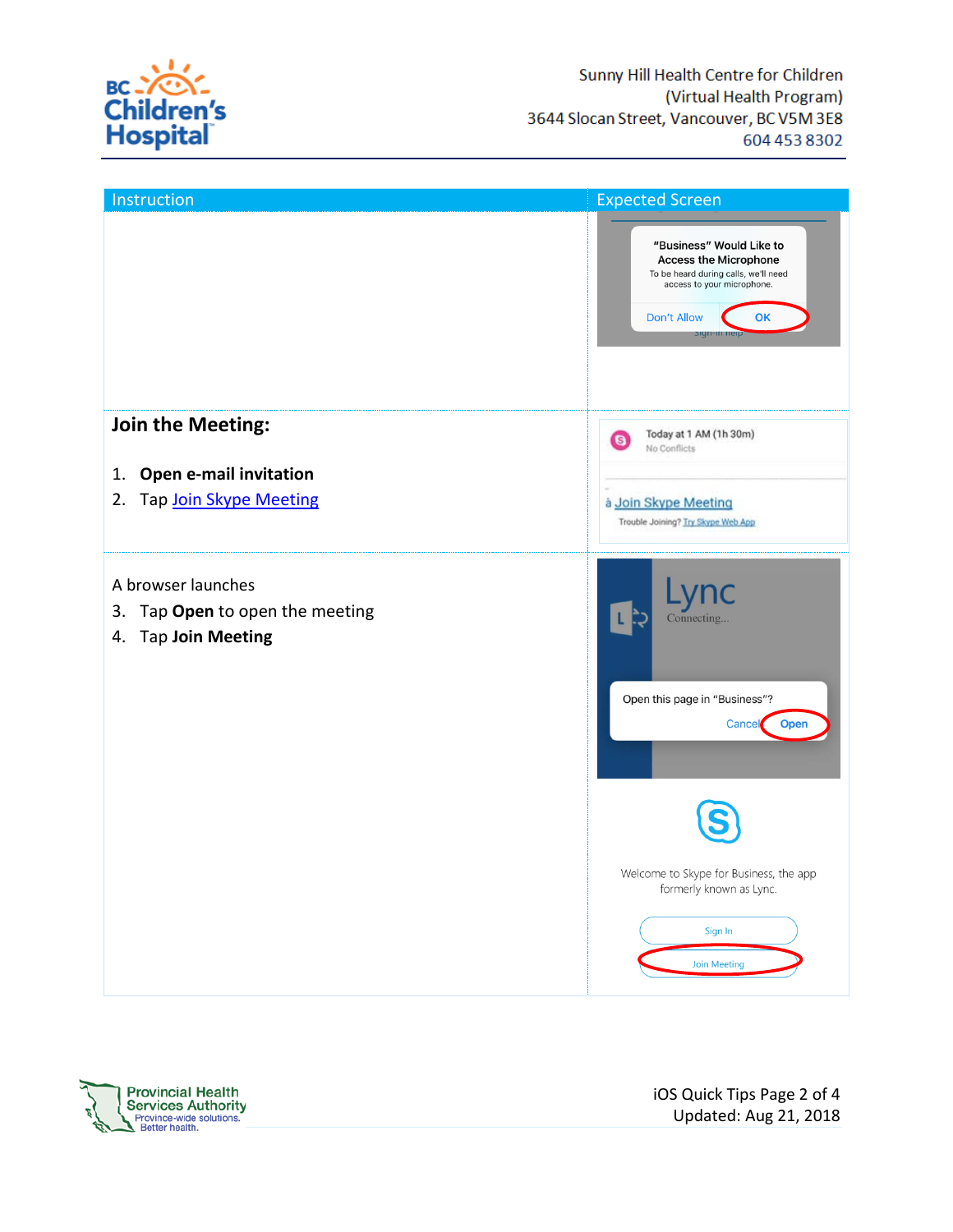

| Instruction                                                                                                     | <b>Expected Screen</b>                                                                                                                                                                                                                                                 |
|-----------------------------------------------------------------------------------------------------------------|------------------------------------------------------------------------------------------------------------------------------------------------------------------------------------------------------------------------------------------------------------------------|
| The name you add will be visible to your provider<br>5.<br>Type your name<br>6.<br>Tap the<br>icon              | Minnie<br>Ť<br>t<br>W<br>${\rm e}$<br>r<br>$\mathsf{u}$<br>$\mathsf{o}$<br>q<br>y<br>p<br>j<br>$d \mid f$<br>h<br>k<br>$\perp$<br>a<br>S<br>g<br>b<br>n<br>Ζ<br>X<br>С<br>V<br>m<br>⇧<br> ⊗<br>return                                                                  |
| 7. Wait in the virtual lobby<br>The provider sees when someone is waiting and will open the<br>meeting for you. | $\mathbb Q$<br>$\odot$<br>123<br>space<br>No other participants $\sim$<br>1 participants<br>Hello. You're in our virtual lobby, so<br>make yourself comfortable. Please<br>don't move away from the app-the<br>organizer will let you in soon.<br><b>Leave meeting</b> |
| 8. Tap<br>to unmute<br>⊉<br>Mute<br>to share your video camera<br>9. Tap                                        | 図<br>$\blacktriangleleft$ (i)<br>$\blacksquare$<br>Video<br>Mute<br>Speaker<br>W<br>쓰+<br>$\cdots$<br>Add<br>Keypad<br>More                                                                                                                                            |
| 10. OK to access the camera                                                                                     |                                                                                                                                                                                                                                                                        |
| <b>Provincial Health</b><br><b>Services Authority</b><br>Province-wide solutions.<br>Better health.             | iOS Quick Tips Page 3 of 4<br>Updated: Aug 21, 2018                                                                                                                                                                                                                    |